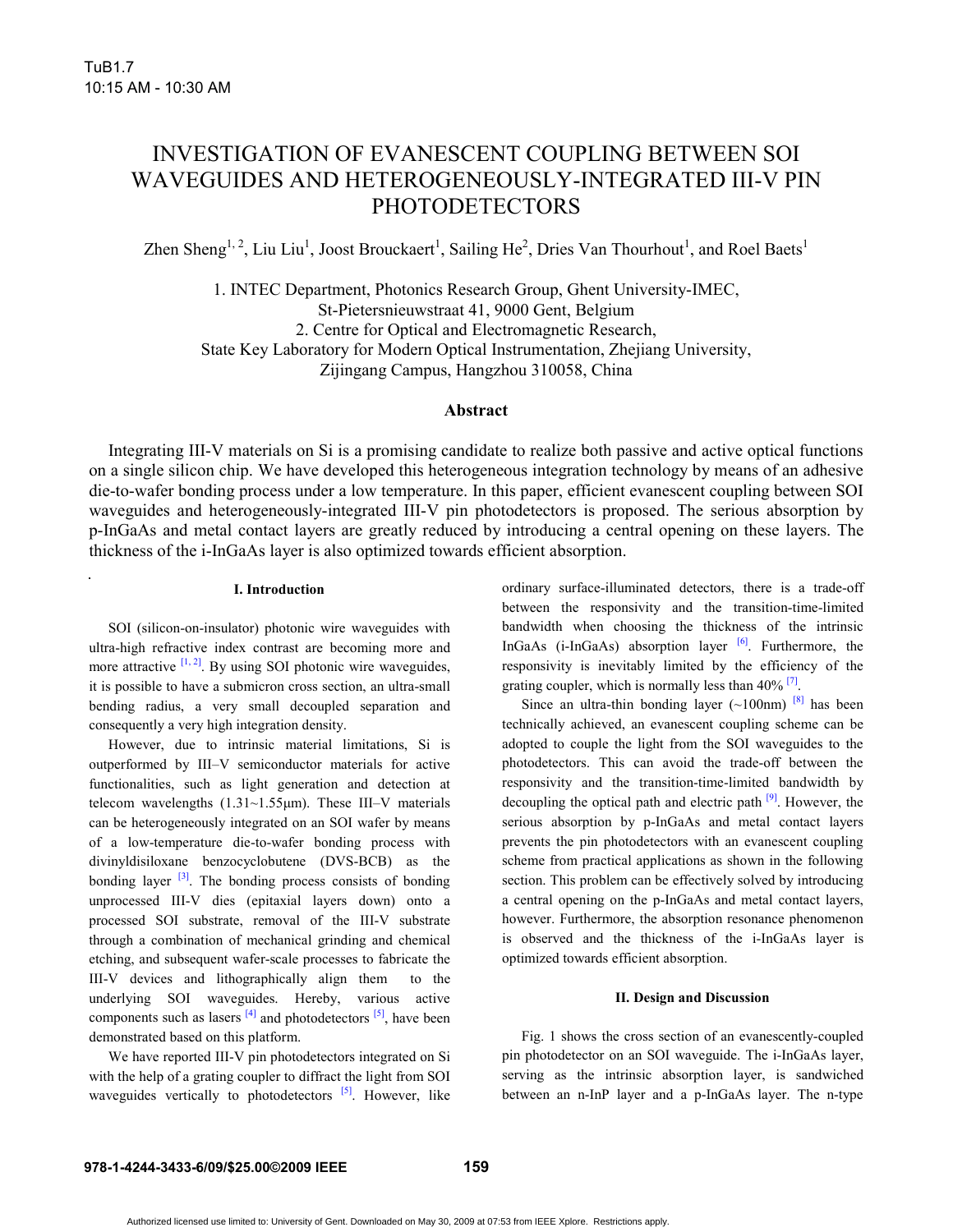metal (not shown in the figure for clarity) is placed far away from the SOI waveguide on the n-InP lateral contact layer, and, therefore, has no influence on the optical coupling. However, p-type contact layers, i.e., the p-InGaAs and the metal contact are in direct touch with the optical field in the III-V layer (see Fig. 2). Thereby, a considerable part of the optical power is lost due to the absorption by these layers. In order to estimate this loss, we calculated the absorbed power as a function of detector length for both the real structure and a virtual structure where we only take into account the unwanted absorption of the p-InGaAs and the metal contact layers (assuming no absorption in i-InGaAs). During the calculation, the thickness of the III-V layer system is optimized to achieve phase matching  $[10]$  between the fundamental modes of the decoupled SOI waveguide and the detector waveguide. The results are shown in Fig. 3. One may argue that this method is not accurate since setting the imaginary part of the refractive index of i-InGaAs to zero may influence the field profile. However, according to our mode calculations, the relative difference between the real parts of the detector's modal effective indices of the above two situations is less than 0.05%, indicating that setting the imaginary part of the refractive index of i-InGaAs to zero imposes little effect on the field distribution. From Fig. 3, one sees that the absorption by the p-InGaAs and the metal contact layers is quite serious. Without the absorption of i-InGaAs, the light power can still be absorbed by 90% within just 20μm as a result of the unwanted absorption by the p-type contact layers. The light absorbed by these layers is lost, since it does not contribute to the generated photocurrent  $[11]$ . Therefore, it is necessary to reduce this loss for an efficient photodetector.



*Fig. 1. The cross section of a pin photodetector evanescently coupled with an SOI waveguide. The thickness of each layer is also shown.* 

In order to reduce the power absorbed by the p-type contact layers, a straightforward way is to introduce an extra p-InP cladding layer between the i-InGaAs and p-InGaAs layers. However, the thickness of the p-InP cladding layer is very difficult to choose. On one hand, a thick p-InP layer is needed to effectively isolate the i-InGaAs and p-InGaAs layers. On the other hand, considerable part of the optical field will distribute in the p-InP cladding layer and consequently, isn't confined and absorbed by the i-InGaAs layer if a thick p-InP layer is used (due to the weak confinement in the vertical direction of the detector waveguide), which makes the absorption by the i-InGaAs layer less efficient. Furthermore, a thick p-InP layer increases the effective index of the detector waveguide mode, making it difficult to achieve phase matching between the SOI waveguide mode and the detector waveguide mode.



*Fig. 2. The decoupled detector waveguide mode for a conventional design.* 



*Fig. 3. The absorbed power for both the real structure and a virtual structure with no i-InGaAs absorption. The structure used is shown in Fig. 1.* 

This problem can be effectively solved by introducing a central opening on the p-contact layers as shown in Fig. 4. In order to maintain a uniform electric filed distribution in the i-InGaAs layer under a reverse bias, an extra p-InP conduction layer is embedded between the p-InGaAs and i-InGaAs layers.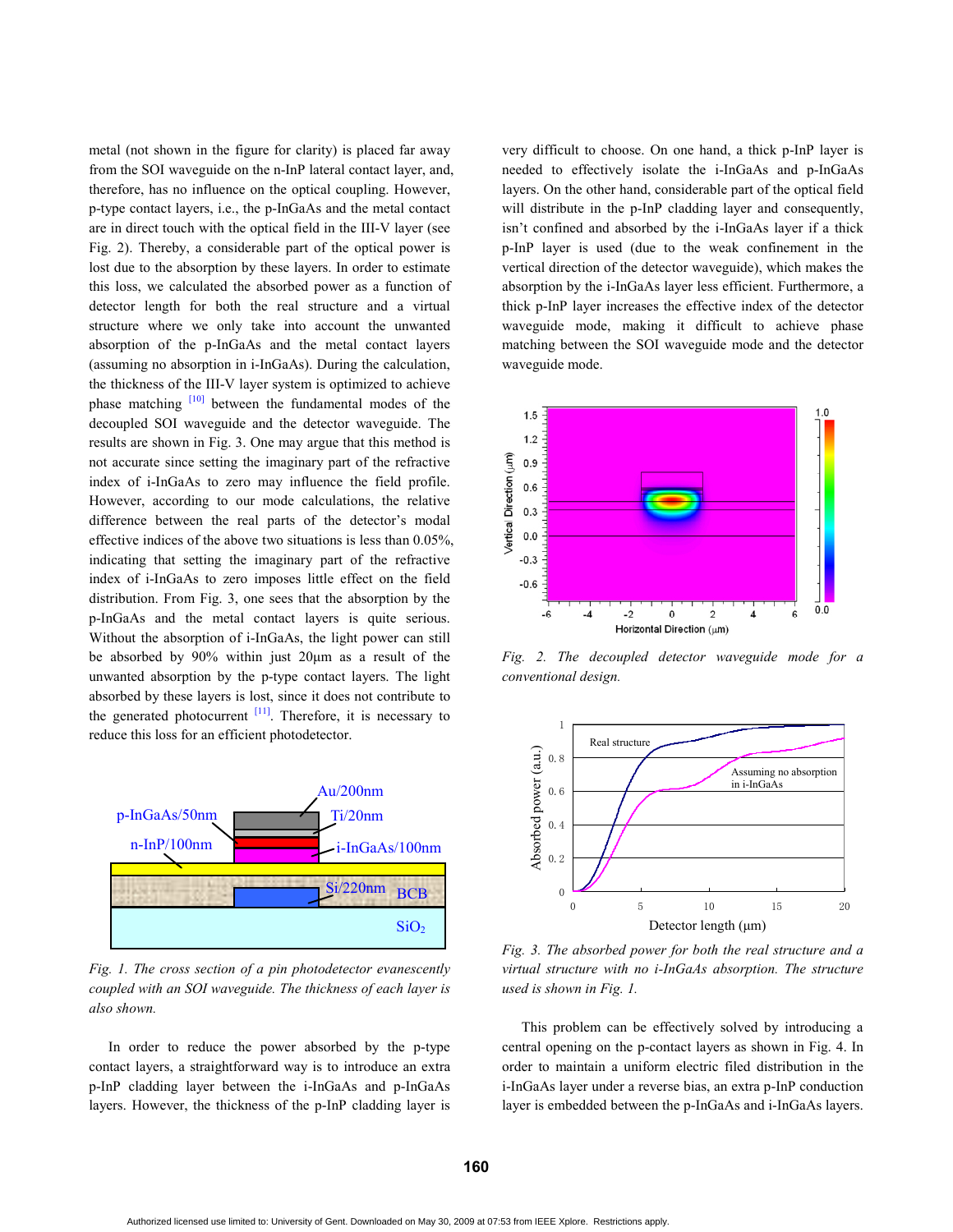Due to the large imaginary parts of the metal contacts on both sides of the detector mesa, the optical mode is confined in the central part of the mesa (see Fig. 5), and the overlap of the optical field with the p-type contact layers is reduced significantly. Again, we calculated the absorbed power for both the real structure and a virtual structure with no i-InGaAs absorption. The results are shown in Fig. 6. One sees that the absorption by the p-type contact layers is now reduced to less than 5% of input power, while the absorption of the real structure is over 98%. This indicates that the detrimental absorption of the contact layers is effectively suppressed without sacrificing the absorption efficiency of the i-InGaAs layer.



*Fig. 4. The cross section of a novel configuration of a pin photodetector evanescently coupled with an SOI waveguide, where a central opening is introduced on the p-contact layers.* 



*Fig. 5. The decoupled detector waveguide mode, where a central opening is introduced on the p-contact layers.* 

We also calculated the absorbed power as a function of the thickness of the i-InGaAs layer for a detector length of 20μm (see Figure. 7). Different BCB bonding-layer thicknesses are considered. The absorption resonance phenomenon is visible in the figure. The optimal thicknesses for the i-InGaAs layer to achieve efficient absorption are 100nm, 450nm and 800nm. Different absorption peaks occur when the fundamental mode of the SOI waveguide is phase-matched with different orders of detector waveguide modes. It is shown that an absorption efficiency over 95% is possible for a BCB bonding-layer thickness up to 150nm if the i-InGaAs layer thickness is carefully chosen. Considering the ease of fabrication (e.g., wet etching of the detector mesa), a thinner i-InGaAs layer is preferable.



*Fig. 6. The absorbed power for both the real structure and a virtual structure with no i-InGaAs absorption. The structure used is shown in Fig. 4.* 



*Fig. 7. The absorbed power as a function of the thickness of the i-InGaAs layer for a detector length of 20μm.* 

Based on the above discussions, the layer structure of the III-V pin photodetector can be determined and is shown in Table 1.

*Table 1 Layer structure of the III-V pin photodetector.* 

| Material               | Doping type | Doping<br>concentration<br>$(cm^{-1})$ | Thickness<br>(nm) |
|------------------------|-------------|----------------------------------------|-------------------|
| $In_{0.53}Ga_{0.47}As$ |             | $1.0\times10^{19}$                     | 50                |
| InP                    |             | $8.0\times10^{18}$                     | 100               |
| $In_{0.53}Ga_{0.47}As$ | undoped     |                                        | 100               |
| InP                    | n           | $2.0\times10^{18}$                     | 100               |